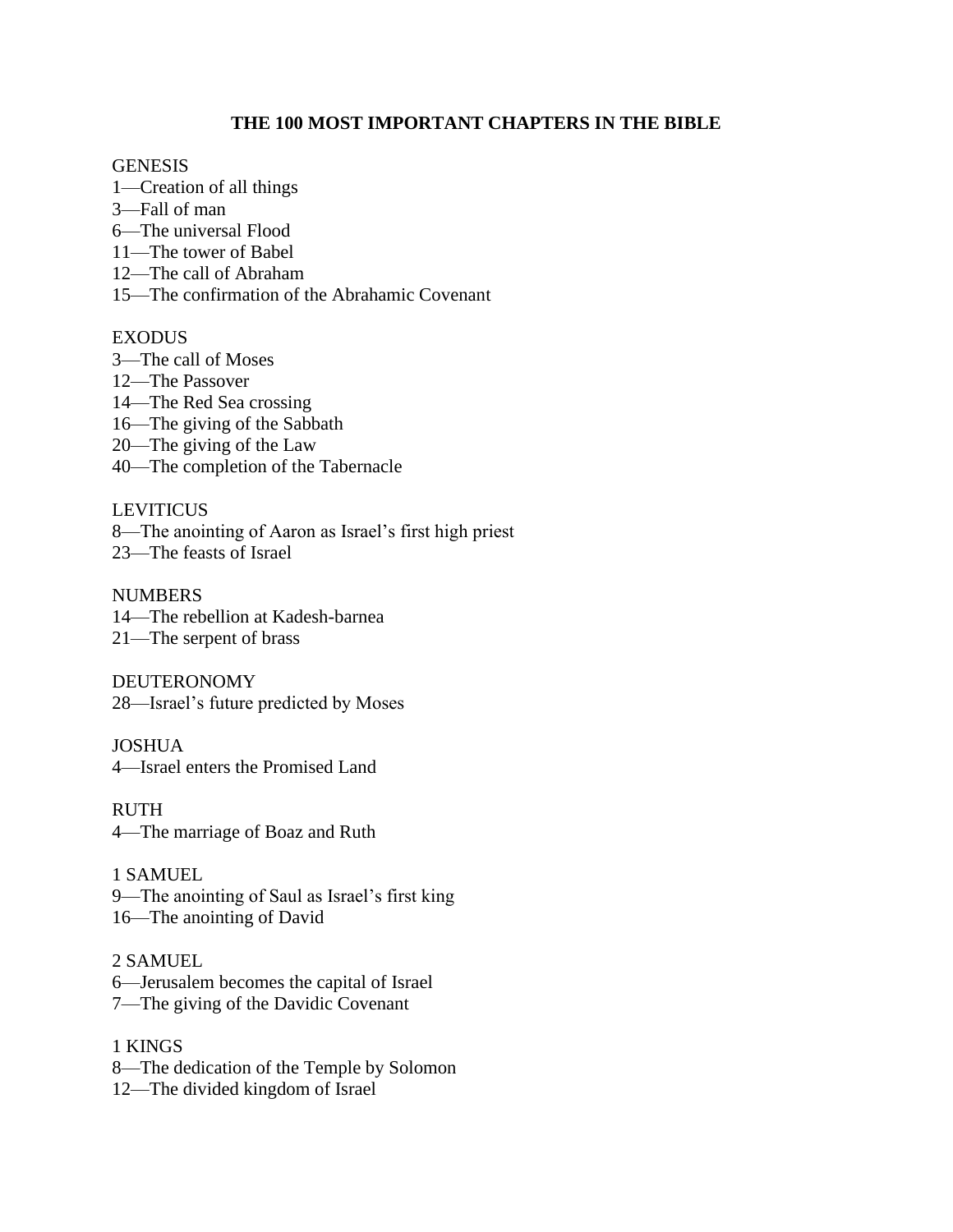### 2 KINGS

17—The capture of the northern kingdom by Assyria

19—The saving of Jerusalem by the death angel

24—The capture of the southern kingdom by Babylon

### EZRA

1—The decree of Cyrus and the return to Jerusalem

### JOB

1—The confrontations between God and Satan (see also Job 2)

### PSALMS

22—The psalm of Calvary

23—The psalm of the Good Shepherd

- 51—The great confession of sin psalm
- 119—The psalm of the Word of God

### ISAIAH

- 7—The prophecy of the virgin birth
- 14—The fall of Satan
- 35—The Millennium
- 53—The sufferings of Christ

#### JEREMIAH

31—The promise of the New Covenant to Israel

#### EZEKIEL

- 10—The departure of the glory cloud from Israel
- 28—The prehistorical life of Satan
- 37—The dry bone vision of Israel's restoration
- 38—The future Russian invasion into Palestine (see also Ezek. 39)
- 40—The future millennial temple

### **DANIEL**

- 2—The dream of the future Gentile world powers (see also Dan. 7)
- 9—The vision of the seventy weeks

### JONAH

2—The great fish and Jonah

### **ZECHARIAH**

14—The Second Coming of Christ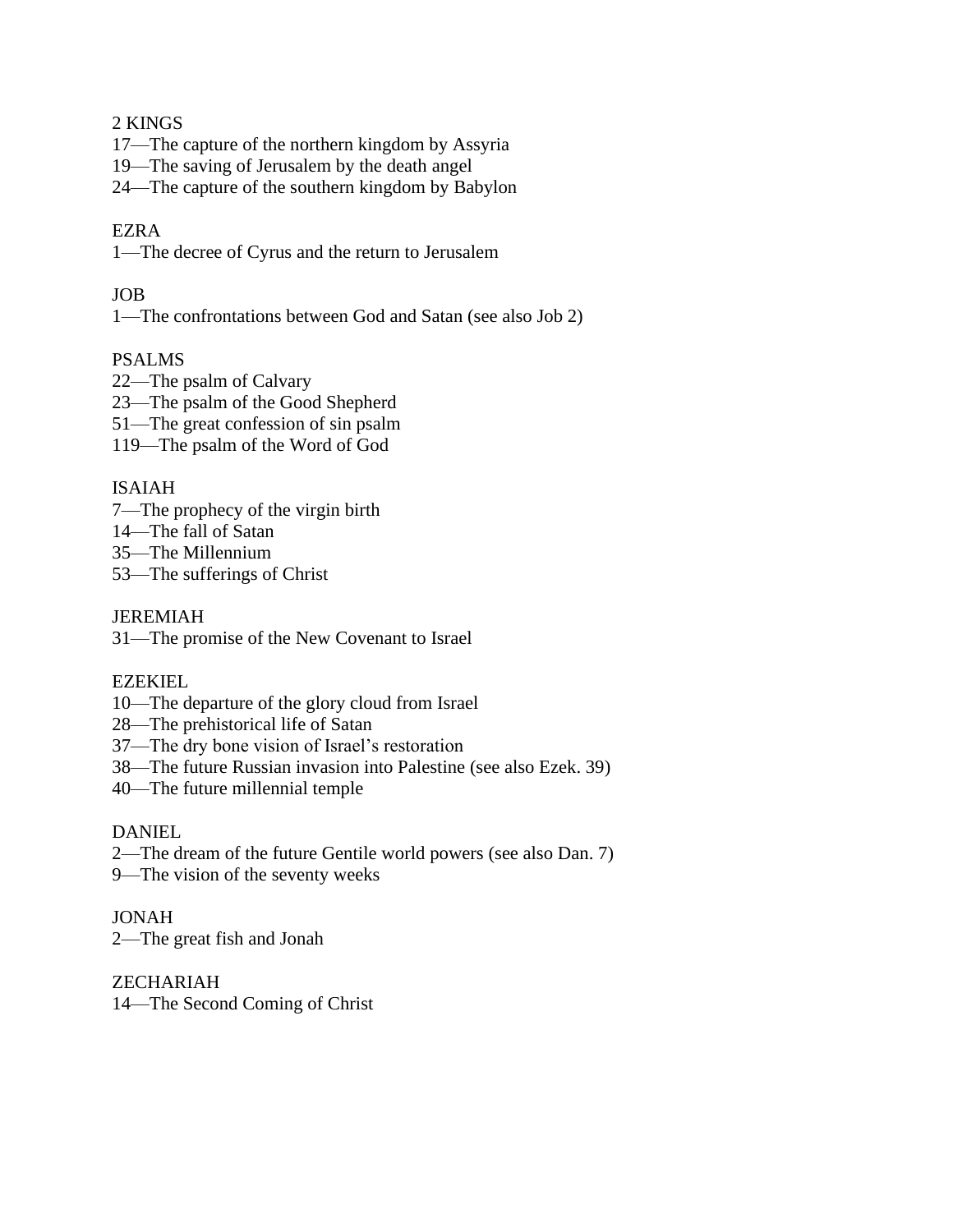#### MATTHEW

- 1—The baptism of Jesus
- 4—The temptation of Jesus
- 5—The Sermon on the Mount
- 6—The Lord's Prayer
- 13—The parable of the sower
- 16—The promise of the church
- 17—The transfiguration of Jesus
- 21—The rejection of Israel by Jesus
- 27—The crucifixion of Jesus
- 28—The resurrection of Jesus

#### LUKE

- 1—The birth of John the Baptist
- 2—The birth of Jesus

#### JOHN

- 2—The first miracle of Jesus
- 3—Jesus and Nicodemus
- 11—The resurrection of Lazarus
- 13—The Lord's Supper
- 14—The Father's House sermon
- 15—Abiding in Christ
- 17—The prayer of Jesus

#### ACTS

- 1—The ascension of Jesus
- 2—Pentecost
- 9—The conversion of Saul
- 13—The call of Saul and Barnabas
- 15—The Jerusalem Council
- 16—The Macedonian vision

#### ROMANS

- 5—Justification
- 6—Sanctification
- 8—Glorification
- 11—Dispensation
- 12—Consecration

1 CORINTHIANS

- 3—The Judgment Seat of Christ
- 7—Marriage
- 11—Teachings on the Lord's Supper